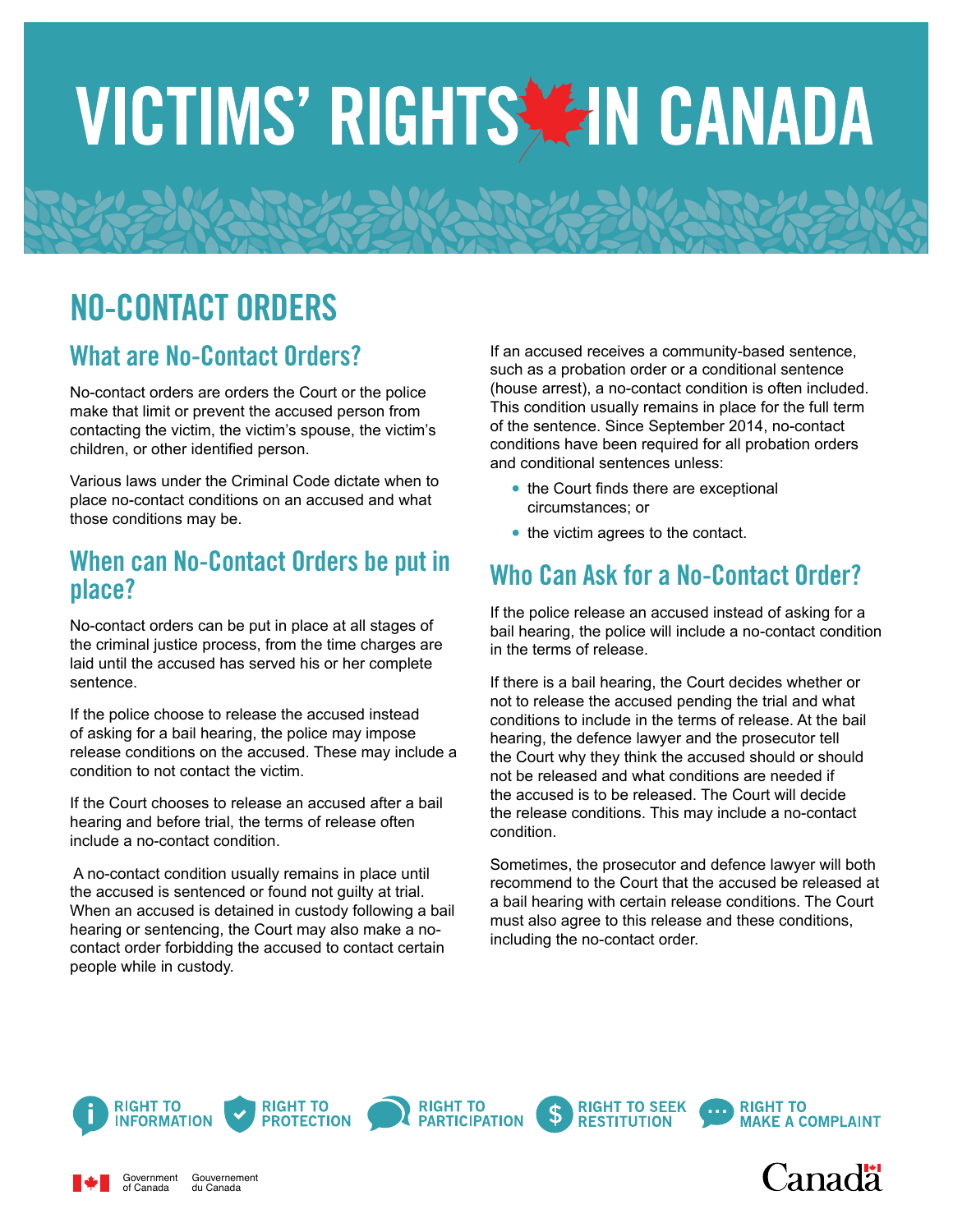#### What about the Victim's Concerns?

A victim who has concerns or wants to have input into the release conditions, should contact Victim Services. Victim Services will let the prosecutor know about the victim's concerns.

If the victim needs some contact with the accused, such as to make arrangements related to the custody and access of a child or to paying bills, they should tell Victim Services as soon as possible. Victim Services will relay the victim's concerns to the prosecutor, who can ask for some contact either through a third party or with the written permission of a bail supervisor or probation officer.

The accused's release conditions can only be changed or removed by the Court.

#### Under What Circumstances is a No-Contact Order made?

An accused will be placed under a no-contact order when:

- **•** the victim is likely to be a witness against the accused at trial;
- the accused is charged with an offence involving violence or threats against the victim; or
- **•** the victim expresses a concern based on reasonable grounds about being contacted by the accused.

The prosecutor or the Court also takes many other factors into account, depending on the accused and the charges. Usually, the seriousness of the offence is an important factor in deciding whether to grant a nocontact order. For example, a no-contact condition would likely be ordered when an accused is charged with assault or uttering threats against a victim.

#### **Possible Conditions of a No-Contact Order**

The following are common conditions of a no-contact order:

- No contact, direct or indirect, with the victim:
	- **–** This is the most common wording of a nocontact condition. Contact often includes texting, emailing, writing notes, having another person do any of these things or asking another person to contact the victim.
- No contact with the victim when consuming alcohol or prohibited substances:
	- **–** This is a common condition, and usually applies when consumption of alcohol or illegal drugs were part of the offence. This condition is more frequently a condition of a sentence rather than a release condition.
- No contact with the victim, except through a third party to make arrangements related to the custody and access of a child:
	- **–** This condition is common when the victim and accused have children and contact is needed to make arrangements related to the custody and access of a child. If this type of contact between the parties is needed, Victim Services should be told, who can then tell the prosecutor.
- No contact with the victim, except with the written permission of a bail supervisor or probation officer:
	- **–** This condition applies to everyone who takes part in the Domestic Violence Treatment Options Court. It is a regular release condition for anyone charged with intra-relationship violence. This condition gives the bail supervisor the discretion to decide whether to permit contact between the accused and victim.
- Do not go to the residence or workplace of the victim:
	- **–** This condition refers to specific locations where the victim is most of the time. For example, if the accused cannot go to the victim's home or workplace, he or she has fewer opportunities to contact the victim.